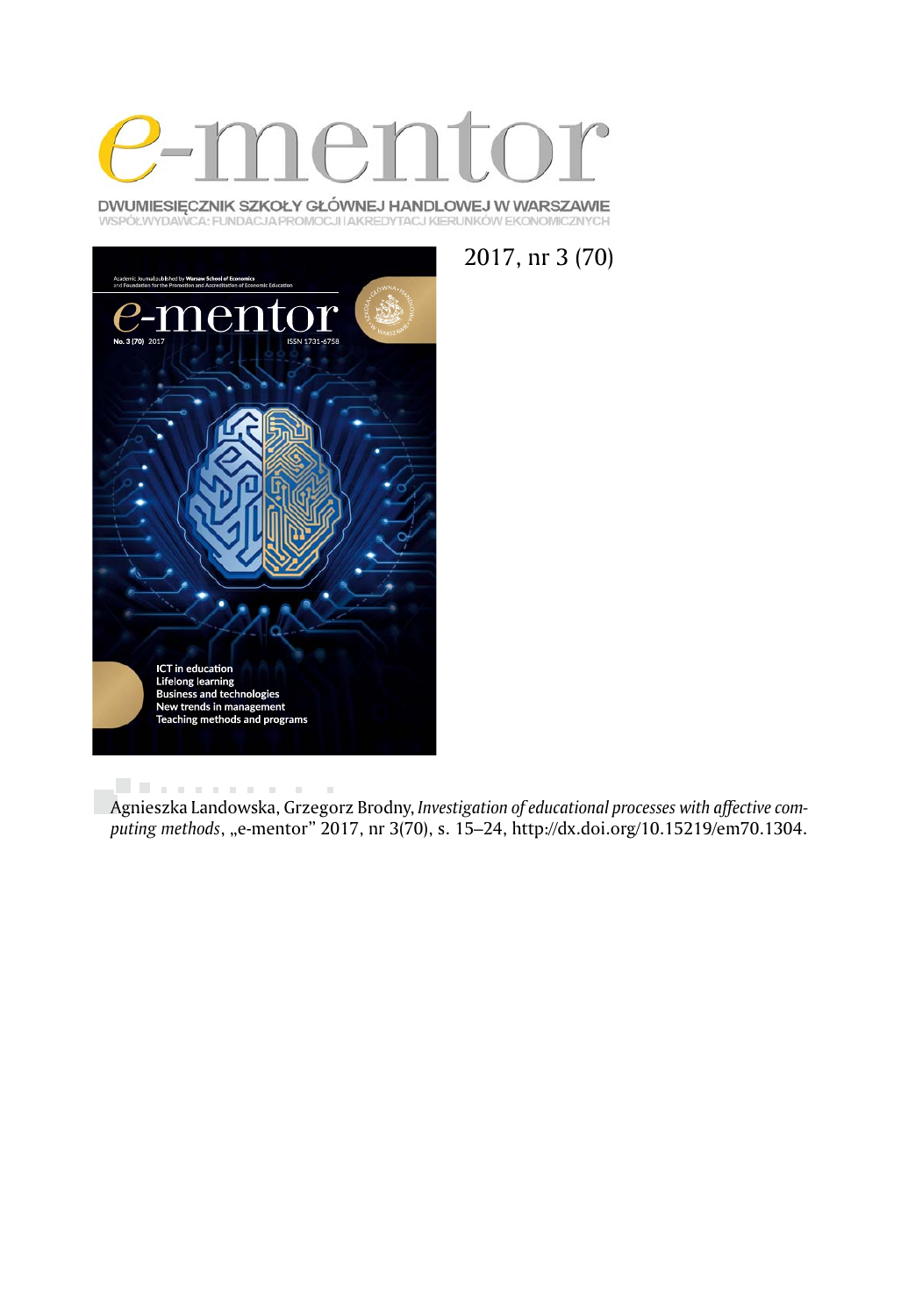# Investigation of educational processes with affective computing methods

*Agnieszka Landowska*

*This paper concerns the monitoring of educational processes with the use of new technologies for the recognition of human emotions. This paper summarizes results from three experiments, aimed at the validation of applying emotion recognition to e-learning. An analysis of the experiments' executions provides an evaluation of the emotion elicitation methods used to monitor learners. The comparison of affect recognition algorithms was based on the criteria of availability, accuracy, robustness to disturbance, and interference with the e-learning process. The lessons learned in these experiments might be of interest to teachers and e-learning tutors, as well as to those researchers who want to use affective computing methods in monitoring educational processes.* 

# Introduction

Humans are emotional, and that characteristic influences all aspects of individual functioning. Although computers are mechanical entities, interaction with them is influenced by the user's affective states. In some computer application domains, the emotionality of users may influence the effectiveness of performed tasks.

One of the domains where emotions might play a crucial role is e-learning. Research on educational processes provided evidence that some emotional states support learning processes, while other suppress them (Hudlicka, 2003, pp. 1–32; Paiva, Dias, Sobral, & Woods, 2004; Picard, 2003, pp. 55–64; Sheng, Zhu-ying, & Wan-xin, 2010, pp. 269–272). In a traditional classroom, teachers address affective issues, such as fatigue, a lack of concentration, low motivation or boredom (Landowska, 2013, pp. 16–31). Human mentors devote at least as much time and attention to emotional goals as they do to the achievement of cognitive goals (Elliott, Lester, & Rickel, 1999, pp. 195–211).

The domain that deals with recognizing user emotional states in human-computer interaction (HCI) is affective computing (Picard, 2003, pp. 55–64). Affective computing has developed methods for recognizing human affect, which all differ on their input information channels, output labels or representation models, and classification methods.

*Grzegorz Brodny*



Although a number of emotion recognition algorithms are known, the question of their applicability in monitoring educational processes remains open. This paper aims to investigate this issue and evaluate the applicability of emotion recognition techniques in e-learning process analysis. During the last 2 years, a series of experiments was undertaken at Gdansk University of Technology, aiming to monitor emotions in educational contexts. These experiments involved the observation of users performing e-learning tasks in a laboratory setting. Multiple observation input channels were recorded and analyzed using emotion recognition techniques. We noticed that the availability and value brought by specific observation channels differ a lot, depending on the educational task or even the learner. The methods differ also on compatibility, robustness to noise and subjectivity. In the literature, we found no clues for choosing a particular observation channel for monitoring affect in education. This paper presents a cross-analysis of three experiments, performed from the perspective of the availability of observation channels and the value provided for monitoring affect in education. The paper summarizes the lessons learned. The research question of the paper is formulated as follows: *Which observation channels used in emotion recognition are available, robust and valuable, in the educational context?*

This paper is organized as follows: the *background* section reports on previous research on affective learning and affective methods. The *research methods* section includes the operationalization of variables and a description of the experiments. The study results section presents an analysis of the affect recognition methods investigated in these experiments and a comparison of those methods based on defined criteria. The summary of lessons learned and discussion section provides a summary of the results and some discussion, followed by the conclusion.

#### Background

Works that are related to this research fall into three categories:

(I) studies on emotional states in learning processes,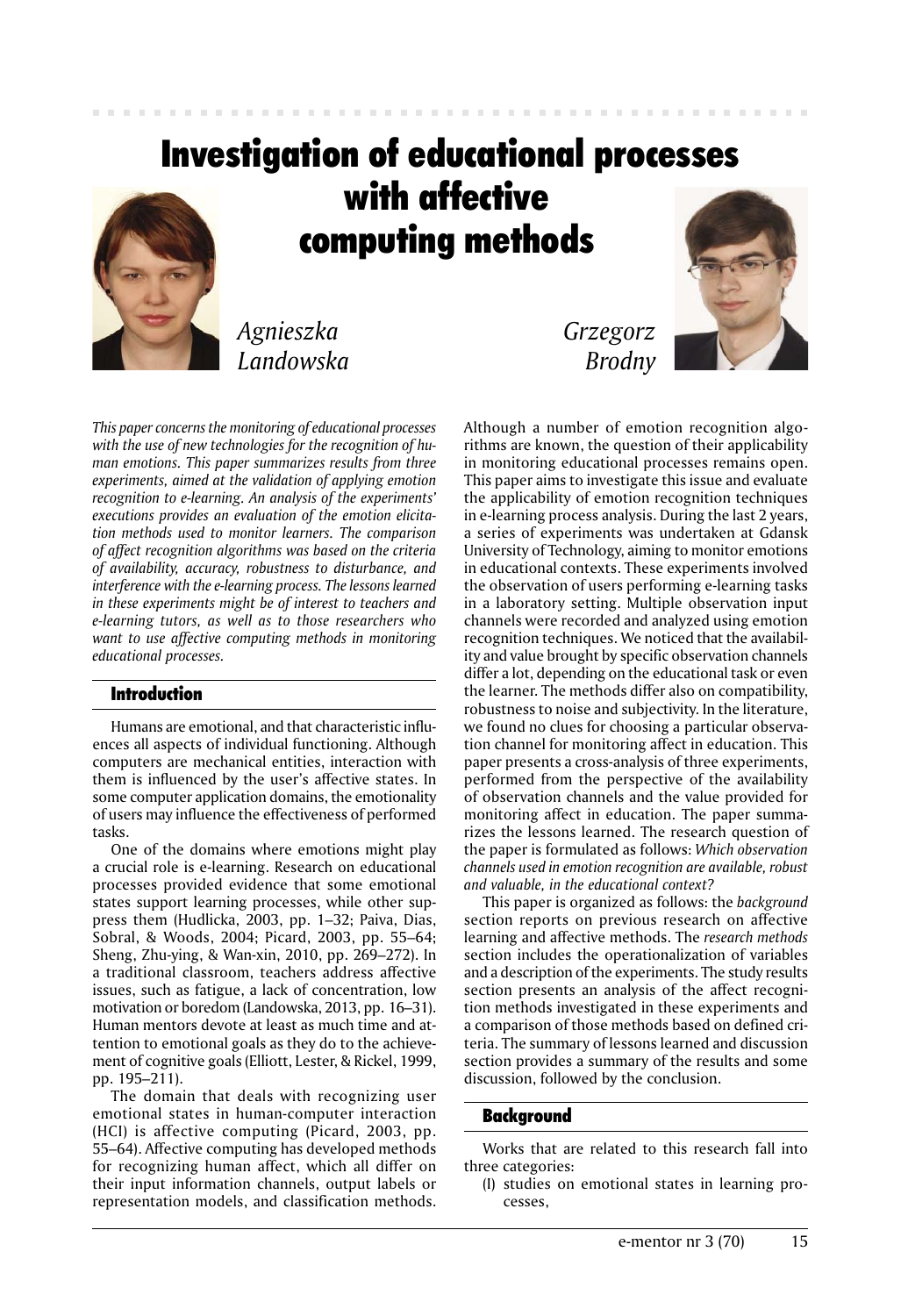- (II) research on affective computing methods, including emotion recognition, representation and processing by intelligent software,
- (III) studies on affective learning supported with emotion recognition technologies.

(I) There are multiple studies on how emotional states influence the learning process and many of them precede automatic affect recognition technology. The findings from this literature constitute the background for our analysis and can be formulated as follows:

- emotional states of very high or very low arousal (both positive and negative valence) disturb learning processes (Elliott et.al., 1999, pp. 195–211),
- educational processes are supported by states of engagement, concentration and flow (Klein & Picard, 2002, pp. 141–169; Baker, 2007, pp. 1059),
- different emotional states support different learning tasks (Kapoor, Mota, & Picard, 2001, pp. 2–4),
- slightly negative states are better than positive ones (surprisingly, negative states foster critical and analytical thinking) (Baker, 2007, p. 1059; Ben Ammar, Neji, Alimi, & Gouardères, 2010, pp. 3013–3023),
- emotional states with a higher dominance factor support the learning process (moderate anger is better than fear in an educational environment) (Ben Ammar et al., pp. 3013–3023; Hone, 2006, pp. 227–245).

(II) The literature on affective computing tools is very broad and has already been summarized several times, for example by Zeng et al. (Zeng, Pantic, Roisman, & Huang, 2007, p. 126) or by Gunes et al. (Gunes & Schuller, 2013, pp. 120–136). Here the most relevant literature findings related to emotion recognition are summarized below:

• Emotion recognition methods might be based on diverse input channels (and not all of them are available in the target e-learning environment). One can distinguish algorithms based on visual information processing (Zeng et al., 2007, p. 126; Binali, Potdar, & Wu, 2009, p. 259–264; Bailenson et al., 2008, pp. 303–317), algorithms based on body movement analysis (Zeng et al., 2007, p. 126; Boehner, Depaula, Dourish, & Sengers, 2007, pp. 275–291), algorithms based on text analysis (Maria & Zitar, pp. 695–716; Neviarouskaya, Prendinger, & Ishizuka, 2009, pp. 278–281; Binali et al., 2010, pp. 172–177; Ling, Bali, & Salam, 2006; Li & Ren, 2008), algorithms based on voice signal processing (Elliott et al., 1999, pp. 195–211), algorithms based on standard input device usage pattern processing (Kołakowska, 2013), and algorithms based on physiological measurement interpretation (Bailenson et al., 2008, pp. 303–317; Picard & Daily, 2005; Wioleta, 2013, pp. 556–561).

- The emotion recognition techniques provide results in diverse models of emotion representation: a valence-arousal dimensional model (Yik, Russell, & Barrett, 1999, pp. 600–619), the PAD (pleasantness-arousal-dominance) model (Mehrabian, 1996, pp. 261–292) or Ekman's six basic emotions (Scherer & Ekman, 1984) model, extended by neutral state. Some emotion elicitation algorithms provide results as a single label pair (e.g., stress-no stress).
- Emotion recognition algorithms differ significantly in emotion recognition accuracies and granularity. The most accurate results are usually obtained for two-class recognition. Another approach to increase accuracy is using a combination of the observation channels and fusing the results.
- All input channels are susceptible to disturbances and the applicability of emotion recognition might be significantly influenced by that fact. For example, emotion recognition via facial expressions is susceptible to illumination conditions and occlusions of parts of the face (Landowska, 2015, pp. 1–9). Using a combination of observation channels is also an option for addressing this issue.
- All emotion recognition techniques are based on observable symptoms of affective states. The symptoms (e.g., facial expressions) might have a major drawback – they could be to some extent controlled by humans and therefore the recognition results might be intentionally or unintentionally falsified (Landowska & Miler, 2016, pp. 1631–1640).
- Self-reports on emotions, although subjective, are frequently used as a "ground truth". The second approach from the literature is multichannel observation and consistency checks (Bailenson et al., 2008, pp. 303–317). A third approach is manual tagging by qualified observers or physiological observations.

These findings influenced the decisions on the design of the experiments described in this study, especially the use of more than one observation channel.

(III) The combination of affective learning and affective computing is not new, as affective computing researchers often apply their methods in the learning process analysis. The most spectacular application scenarios include examples of affective learning companions and affective tutors; however, the affect-awareness mechanisms might be much simpler. Moreover, lots of methodological and didactic findings are achieved by means of technology-enhanced learning monitoring (Landowska, 2013, pp. 16–31). The unquestionable achievement of affective computing is research on the states of frustration and flow and on emotional states in different types of educational tasks (Maria & Zitar, 2007, pp. 695–716). However, the research usually focuses on one perspective or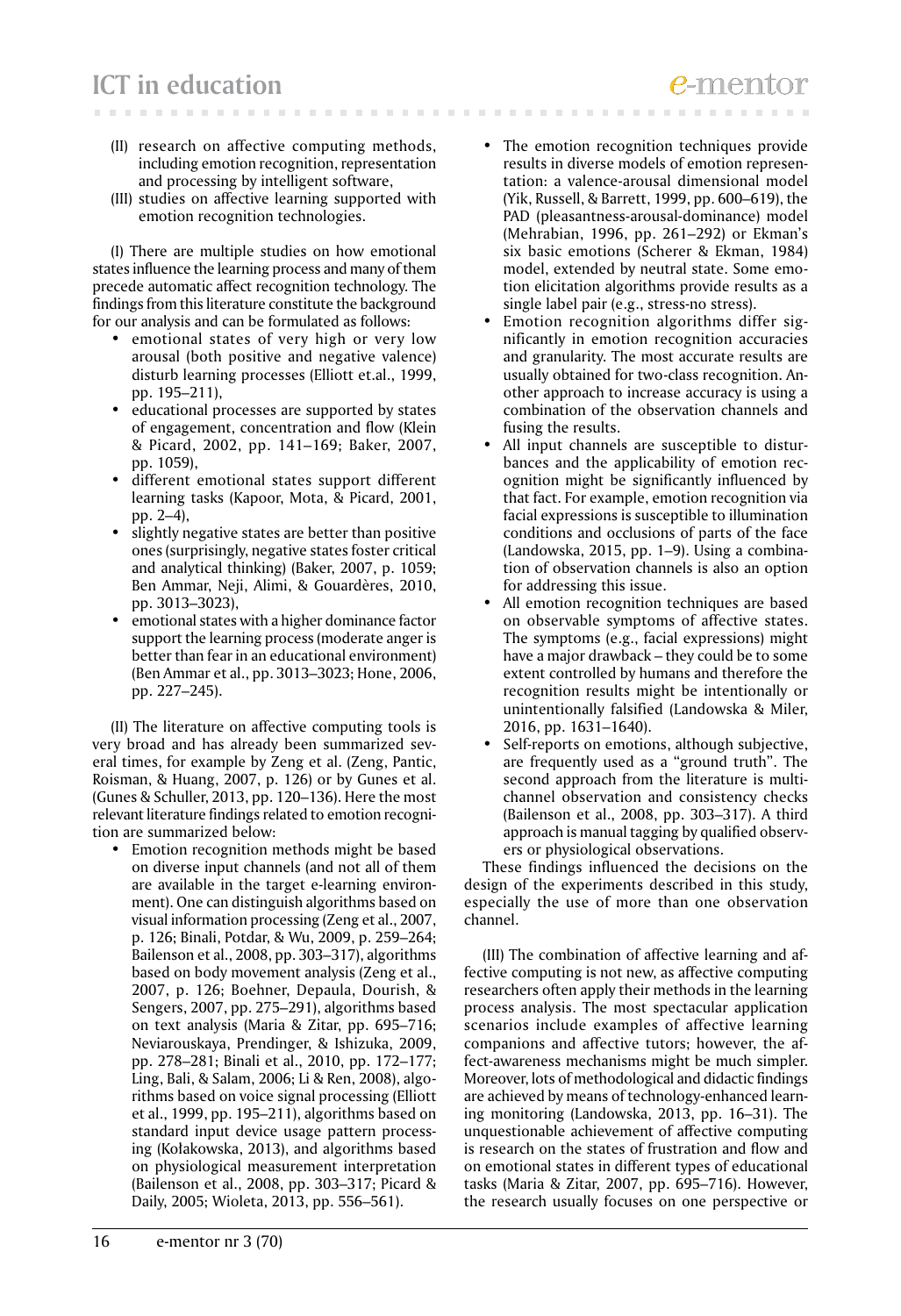one emotional state only, e.g., only on frustration or only on boredom (Bessière, Newhagen, Robinson, & Shneiderman, 2006, pp. 941–961; Scheirer, Fernandez, Klein, & Picard, 2002, pp. 93–118; Ang, Dhillon, Krupski, Shriberg, & Stolcke, 2002, pp. 2037–2040). The concept of concentration or flow states (effective states) as an oscillation between boredom and frustration (ineffective states) is the most popular approach in studying e-learning processes. For example Woolf, Burleson, and Arroyo (2009) proposed a set of useful cognitive-affective terms scales for emotion labeling dedicated to learning processes. The states were additionally assigned with a numeric representation of desirability in educational processes (for example concentration was rated 2 – highly desirable', while boredom was rated 0 – 'not desirable') (Woolf et al., 2009, pp. 129–164).

As far as we are aware, there is no systematic review of emotion recognition methods summarizing applicability in monitoring e-learning processes. Moreover, no criteria have been defined to choose among competitive solutions for emotion recognition.

# Research method

Within the study of emotion recognition in e-learning processes monitoring, three quasi-experiments were undertaken. The experiments were held at Emotion Monitor stand at Gdansk University of Technology. The stand is a configurable setting allowing for the multi-channel observation of a computer user (Landowska, 2015, pp. 75–80). Based on the experiments' results, the criteria for evaluation of applicability were selected and analyzed.

#### Emotion observation channels evaluation criteria

The observation channels used in each experiment were evaluated. The general research question on the availability and value of emotion observation channels was distilled into five criteria, provided below.

**1. Availability** – this represents the degree to which an emotion recognition technique based on a particular observation channel is available in the application context. E-learning can occur in various locations (e.g., at school/university, at home, or outdoors) and with diverse models

(e.g., synchronous, asynchronous). Both the location and model influence the availability of observation channels. Moreover, the availability of the channel might also be task-dependent (that is, in one task a channel might be available and in another it might not, e.g., textual input) or user-dependent (e.g., a user might not have a camera or might switch it off). The availability metric in this study is assigned the following values: AV – channel available, NA – unavailable, TD – task-dependent or UD – user dependent.

- **2. Robustness** this represents the degree to which an observation channel can handle disturbances in the context of e-learning. All channels are susceptible to disturbance; however, some might be more or less likely to be disturbed in an e-learning environment. The robustness metric is rated on a scale of low–medium–high, where a higher score is better.
- **3. Compatibility** this represents a factor of match between the emotional states under investigation and the emotional states provided by the emotion recognition tools. According to related work on affective learning (summarized in background section), the most frequent subject of interest in e-learning is the state of flow as an oscillation between boredom and frustration (see Figure 1). The emotion recognition techniques provide outputs with diverse emotion representation models, which are more or less compatible with the point of interest in e-learning. The compatibility factor is rated on a scale of low–medium–high, where a higher score is better.
- **4. Independence** on human will is an important factor, if one wants to use the emotional states as an additional source of knowledge on the subjective internal cognition of systems. The emotion recognition techniques differ significantly in independence (e.g., self-report is the most dependent on human will and is also susceptible to intentional and unintentional falsification). The independence factor is rated on a scale of low– medium–high, where a higher score is better.

#### Figure 1. Representation of flow as a state between frustration and boredom

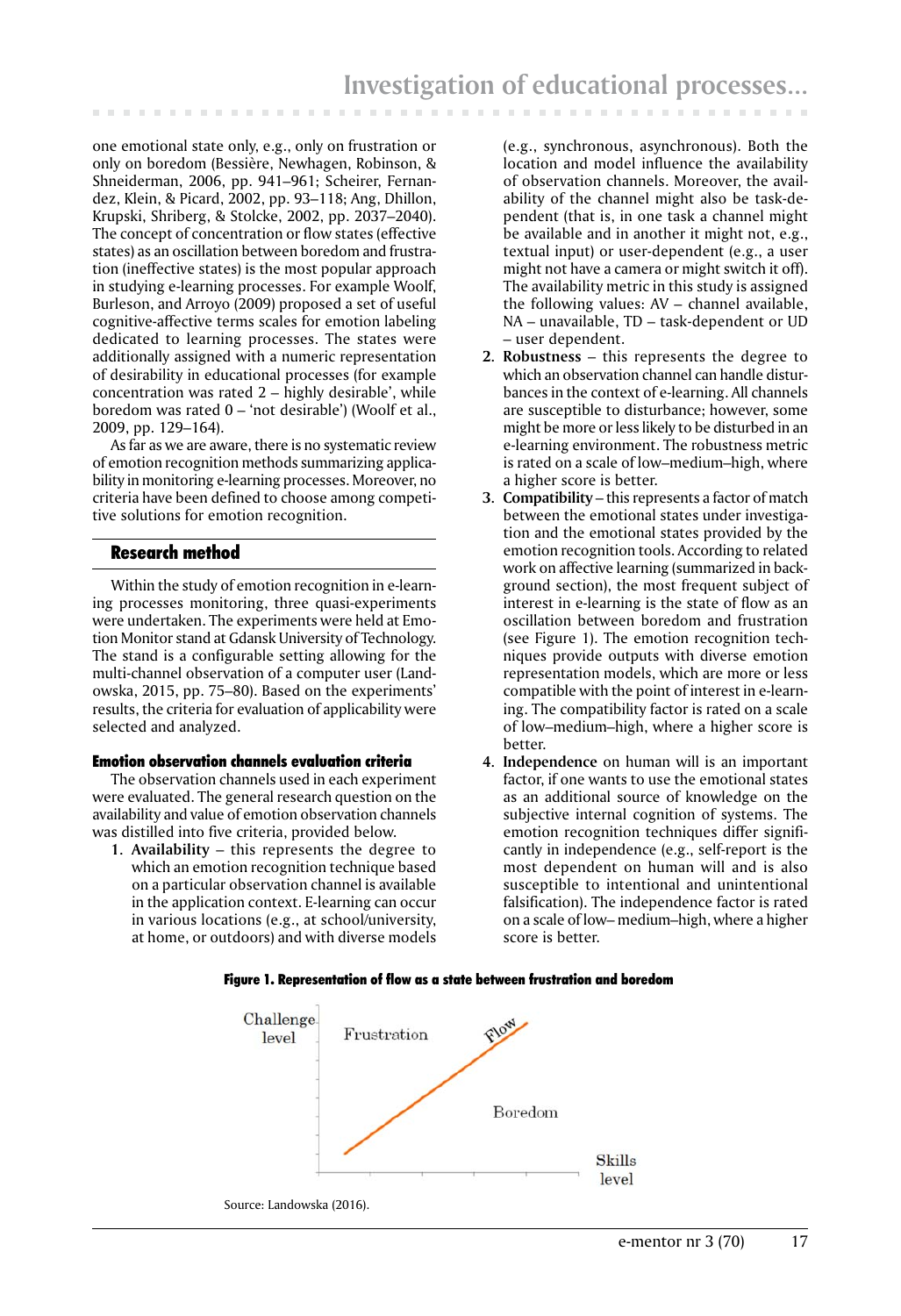5. The **convenience** factor measures the influence of an emotion recognition application on e-learning processes. Environmental changes introduced by applying emotion recognition should not disturb or interfere with learning itself. Some emotion recognition techniques blend naturally into an e-learning environment, while others can significantly disturb a user. The scale for convenience used in this study is low–medium–high, where a higher score is better.

## Experiment 1. Learning via playing educational game

The aim of this experiment was to investigate emotional states during learning using an educational game (Landowska & Miler, 2016, pp. 1631–1640). A game on IT project management, called GraPM, was chosen mainly due to the availability of the target group. The target group of the game is computer science students and study participants were recruited from this group. Full randomization of the participant selection was not possible (only volunteers took part in this study), and therefore the study was a quasiexperiment. The participants were asked to play a game several times and both their emotional state and educational outputs were measured. From the perspective of this study, the most important aspect is the type of emotion recognition channel used: facial expressions, self-report, and physiological signals. Details for the channel input data analysis for all three experiments are provided in section *Data processing and analysis methodology*.

Ten participants took part in a study and the recording sessions lasted for 40-90 minutes. The following conclusions regarding the applicability of emotion recognition from the channels to monitoring educational activities were found.

- 1. The observation channels were susceptible to disturbances. Facial expressions were susceptible to occlusions of the face (e.g., moustache, glasses, hand near the face, or atypical haircuts) and camera location. Physiological signals were disturbed by keyboard typing and other bodily movements.
- 2. The availability of observation channels for emotion recognition might be user-dependent – some of the participants did not want to have their facial expressions recorded. Moreover, some people draw their face closer to the screen when reading details (possibly due to sight problems), making a face only partially visible in the camera above the monitor.
- 3. The emotion recognition methods used provided estimates of emotional states, with diverse representation models and diverse accuracy. We decided to use multiple observation channels hoping to fuse them afterwards to achieve more accurate results. However, fusion was not possible due to the diversity in emotion representation models used by the solutions. Facial expression analysis software provided results that almost exclusively fall into Ekman's six

emotions model; the self-report used the most popular questionnaire, the Self-Assessment-Manikin, which provides a Pleasure-Arousal-Dominance model; and physiological signals provided information on arousal only.

4. The emotion elicitation techniques provided contradictory results. We compared the valence from facial expressions (mapped from Ekman's six basic emotions) to the self-report and compared the arousal obtained via physiological parameters with the self-report and found low correlation between all of these. Based on the experimental results, it was hard to determine which estimates were actually correct. Another issue is timing: the self-report is captured sporadically (between tasks), while other measurements are almost continuous (captured several to hundreds of times per second, independently of the task duration).

#### Experiment 2. Learning with a Moodle course

The aim of this experiment was to investigate emotional states while using a Moodle course with diverse activities. Three Moodle activity types were employed: watching a lecture (slide show with narration), completing a quiz, and adding a forum entry on a pre-defined subject. There were 10 participants recruited from computer science students; the course subject was "IT strategies".

The experiment design was modified according to the observations from the first experiment. One of the main changes was the simultaneous use of four cameras for recording facial expressions. The four cameras were used in order to overcome the challenge of a face moving out of the camera frame. Sentiment analysis of textual input was added as a new observation channel for this study. Self-report (between-task) and physiological measurements were also employed. The following conclusions regarding the applicability of emotion recognition from the channels to monitoring educational activities were found:

- 1. The availability of some emotion observation channels is task-dependent. For example, sentiment analysis depends on whether or not a task is writing-based. Moreover, the occurrence of facial expressions differs for passive versus active tasks. More mimicking activity is observed in passive tasks (e.g., watching a lecture) than for taking a quiz. According to our observations, the more a person is focused on a task, the fewer facial actions are observed.
- 2. A sentiment analysis of textual inputs should be based on free-text or opinion-like texts only (the textual inputs on a given subject in this experiment were usually neutral).
- 3. Physiological signals only provide information on the fluctuation of arousal and not on the valence of an emotional state. The differentiation of boredom and frustration based on physiology is weak – we might observe a participant's arousal rise due to positive emotions.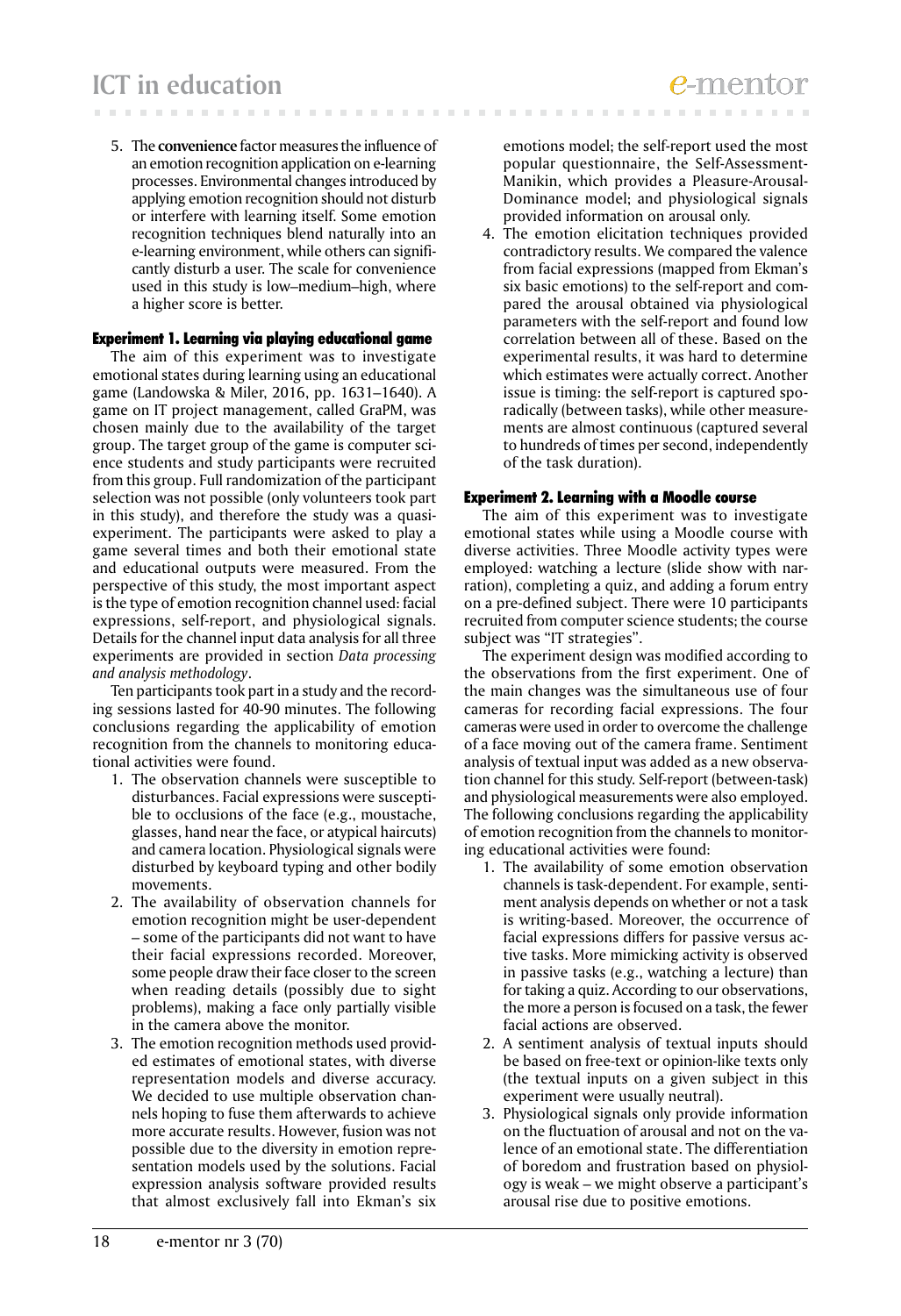- 4. Self-report is the most dependent on human will and should be confirmed via another observation channel. Moreover, our observation is that there is no good timing for self-report: when disrupting the task, it influences the process we are monitoring. When self-report is used between tasks only, we might only get temporal information, which might not reflect the perception of the entire task.
- 5. The location of the camera is a crucial factor influencing recognized emotional states. There were observable discrepancies between the emotions recognized based on the data from each of the four cameras. As camera location in a learning environment is user-dependent, the observations made on the basis of facial expressions analysis must take that into account.

## Experiment 3. Learning with online tutorials

The aim of this final experiment was to investigate emotional states while learning via watching video tutorials. Video tutorials, such as those published on YouTube, are a popular form of gaining knowledge on how to use specific tools, perform certain tasks, or even play games, especially among the younger generation (Landowska, Brodny, & Wróbel, 2017, pp. 383–389). We chose the tool Inkscape for the participants to learn, and three tutorials of varying difficulty were selected for the experiment. There were 23 participants and each session lasted for 40–90 minutes.

During the study, data were collected from the following observation channels: facial expression recordings (two cameras located below and above the monitor), sentiment analysis of opinion-like text, and self-report. Physiological signal measurement was not used. Another new observation channel was included: behavioral characteristics derived from keystroke dynamics and mouse movement patterns.

The main observations from the study regarding the observation channels include following:

- 1. The availability of camera recordings in an e-learning environment is acceptable; further, the upper camera (above monitor) availability is better than for the location below the monitor. Moreover, when one camera recording is unavailable, recording from the second one is usually available.
- 2. When using two cameras, the inconsistency of emotion recognition is relatively high. The lower camera tends to overestimate surprise, while the upper one tends to overestimate anger.
- 3. Opinion-like textual inputs are appropriate for sentiment analysis; however, opinions are usually close to neutral in experimental settings.
- 4. The peripheral (mouse, keyboard) usage patterns reveal information on affect of low granularity and accuracy, and should be combined with other observation channels.

## Data processing and analysis methodology

The processing and analytical techniques depend mainly on the input channel used for emotion recognition. The data gathered from the experiments included the following:

- facial expressions (videos),
- textual inputs by users,
- self-reported emotional states (before/after task completion),
- behavioral data from peripheral usage,
- physiological data (skin conductance, bloodvolume pulse, respiration).

The data were processed by algorithms that automatically recognize emotions based on the input channels. For facial expression analysis, we used three algorithms. Two of the algorithms are off-the-shelf solutions: Noldus FaceReader and QuantumLab Ellen. Another algorithm is a homemade solution based on neural networks and the Luxand library. The solutions provided a time-series of estimated emotional states represented by a vector of basic emotions, where each emotion was assigned a number between 0 and 1, indicating the recognized intensity of the emotion. Some algorithms provide additional data, like the angle of the face towards a camera, or recognized occlusions, while none provides an indication of the recognition confidence.

Textual inputs are analyzed using sentiment analysis algorithms. There are two solutions we analyzed the texts with:

- 1. a rule-based algorithm, that was designed for opinion-mining on learning activities and
- 2. a more general algorithm for sentiment analysis that is based on lexical analysis and a dictionary of affect-annotated words.

The first solution only works for opinions about learning activities, while the other solution might be used for mining sentiment in diverse textual inputs, but is also less accurate. The rule-based algorithm provides a set of phrases that were represented in the text, e.g., "interesting subject" or "helpful teacher". The more general algorithm provides a sentiment value of the sentence or a phrase based on words found in an affect-annotated dictionary; the result is provided in a representation model that the dictionary is annotated with. As textual inputs were provided in Polish, three Polish lexicons were used: NAWL, SentiD and ANPW.

As there is no "ground truth" for a person's emotional states, self-reported emotional states might be used as labels, and that approach was used in the analysis of the data from these experiments.

Peripheral usage was stored as a series of keystrokes and mouse movements and raw data had to be processed to more general metrics. The metric for using keyboard included the ones based on frequency of keystrokes and time-based metrics (e.g., flight time, delays). Mouse analysis requires a three-step analysis. First, the detailed data on separate movements and key presses is combined to form complex movements like "drag'n'drop". Then, the metrics are calculated for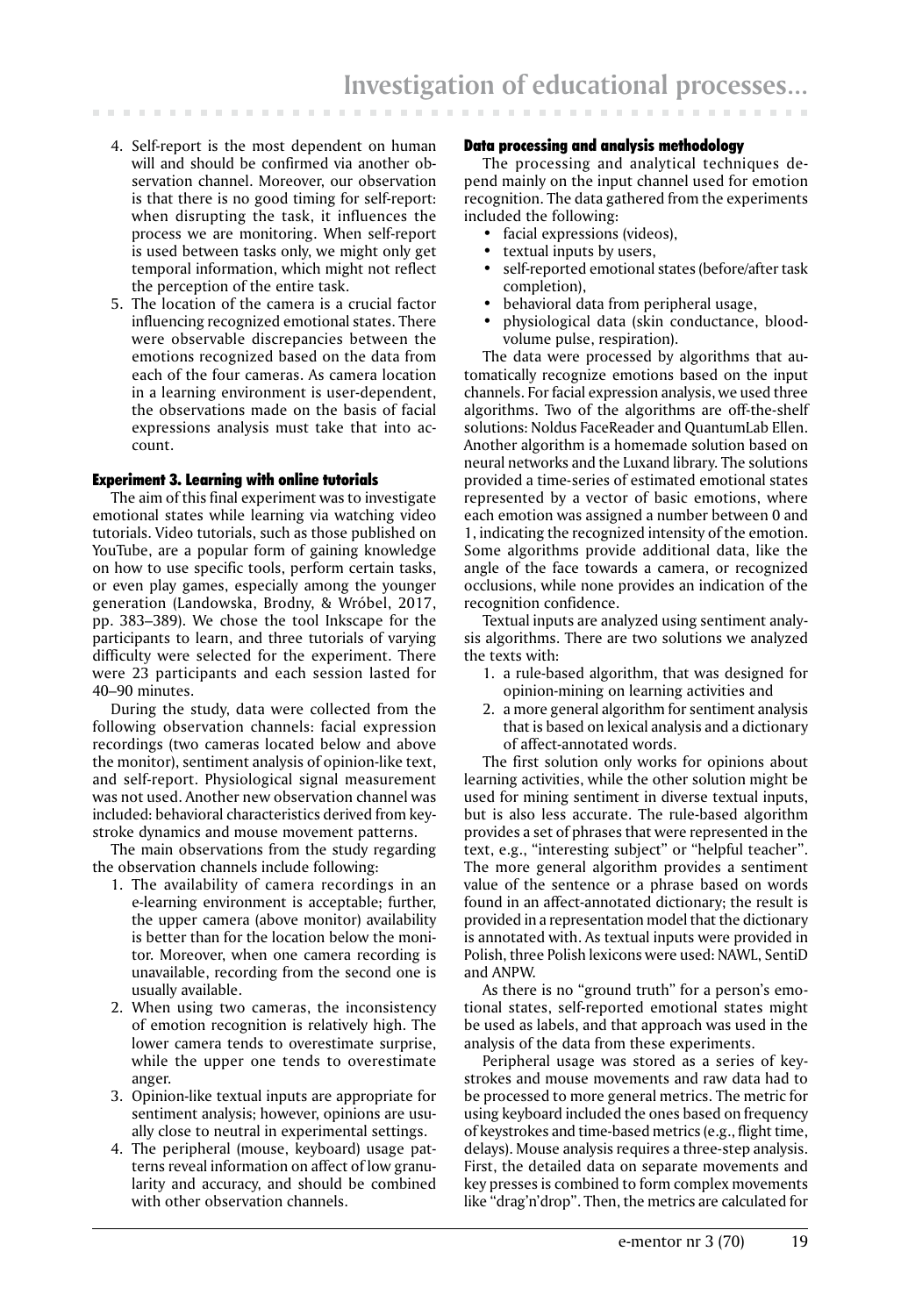discrete time periods, such as velocity or acceleration. Finally, the temporal metrics are analyzed using statistical descriptive metrics (min/max values, averages, standard deviations, etc.).

Raw physiological data recorded by Thought Technology coder were exported as time series files with a pre-defined frequency. The data were gathered using diverse frequency rates (16Hz-2kHz); while exporting them, the highest frequency rates were used (2kHz). The data were re-calculated using Biograph Infinity tool to reveal the heart rate from the blood-volume pulse and respiration rate via skin conductivity. The heart rate, respiration rate and skin conductance were analyzed, using a person-specific baseline in order to find changes in the signals that indicate a change in arousal. In most the cases, changes in the signal reflects a stimuli, but some peaks are hard to interpret.

All time series derived from diverse input channels were then analyzed using statistical approaches (descriptive statistics, correlation measures, and recognition methods based on machine learning, providing that labels are assignable).

## Study results

The emotion recognition input channels were analyzed from the perspective of applicability in user experience evaluations, using the criteria defined in section *Emotion observation channels evaluation criteria.*

#### Availability

As availability differs depending on the context of the e-learning process, the following contexts were considered:

- 1. a user learning at home, in an asynchronous mode,
- 2. a learner taking part in a virtual classroom meeting,
- 3. learning in a computer lab at school/at university,
- 4. learning outside, via a mobile device;
- 5. monitoring e-learning processes in an experimental setting.

The experimental setting is the easiest way to monitor e-learning processes with emotion recognition channels, but, even in this context, the availability of some channels is dependent on the performed task. The availability of the channels in each context is summarized in Table 1. The last column contains the availability in an experimental setting, while the other columns contain an anticipated availability in diverse environments where e-learning might occur: at a home desk (asynchronous or synchronous learning), in a computer lab, or outside, using mobile devices (a ubiquitous learning model).

Self-reporting is always available, as a questionnaire on affect can be added anywhere within the learning path. The technique has drawbacks, which are discussed below. In any context, some of the techniques might be temporarily unavailable as they depend on which task is being currently performed. Most asynchronous learning activities happen in silence; therefore, speech analysis might be a difficult option to use. When performing passive tasks like listening or watching, sentiment analysis and peripherals usage patterns are also not available. There are also input channels, for which availability is user-dependent, i.e., facial expression analysis or speech prosody. A camera or microphone might be not available at the learner's home desk, their network throughput might be too limited to carry video signal, and the user has the right and ability to switch the camera/microphone off. Tracking of the peripheral devices should be, for ethical reasons, performed with informed consent, which implies unavailability in the case when the user does not give consent. There are studies on the perceived disturbance of observation channels and the level of disturbance depends significantly on the context of use, with higher disturbance levels found in home environments (Landowska & Brodny, 2017, pp. 26–41).

Physiological measurements are usually available in the controlled contexts of experimental settings. However, technological progress might solve this problem, as smart devices measuring physiological signals like heart rate or skin conductance are currently being developed and introduced into the market.

|                                    | Context                             |                                    |                        |                 |                         |  |
|------------------------------------|-------------------------------------|------------------------------------|------------------------|-----------------|-------------------------|--|
| <b>Emotion elicitation channel</b> | Home desk,<br>asynchronous<br>model | Home desk,<br>virtual<br>classroom | Computer<br>laboratory | Mobile learning | Experimental<br>setting |  |
| Self-report                        | AV                                  | AV                                 | AV                     | AV              | AV                      |  |
| Facial expression analysis         | UD                                  | AV                                 | AV                     | UD              | AV                      |  |
| Peripherals usage patterns         | TD, UD                              | TD, UD                             | <b>TD</b>              | TD, UD          | <b>TD</b>               |  |
| Prosody of speech*                 | TD, UD                              | AV                                 | TD                     | TD              | <b>TD</b>               |  |
| Sentiment analysis                 | TD                                  | TD                                 | TD                     | UN              | TD                      |  |
| Physiological measurements         | UN                                  | UN                                 | $UN^*$                 | $UN^*$          | AV                      |  |

Table 1. Availability of emotion monitoring input channels in e-learning contexts

(AV – available, TD – task-dependent availability, UD – user-dependent availability, UN – unavailable,  $*$  – channel not used in the experimental setting, \*\* – availability might change with upcoming technologies) Source: own study.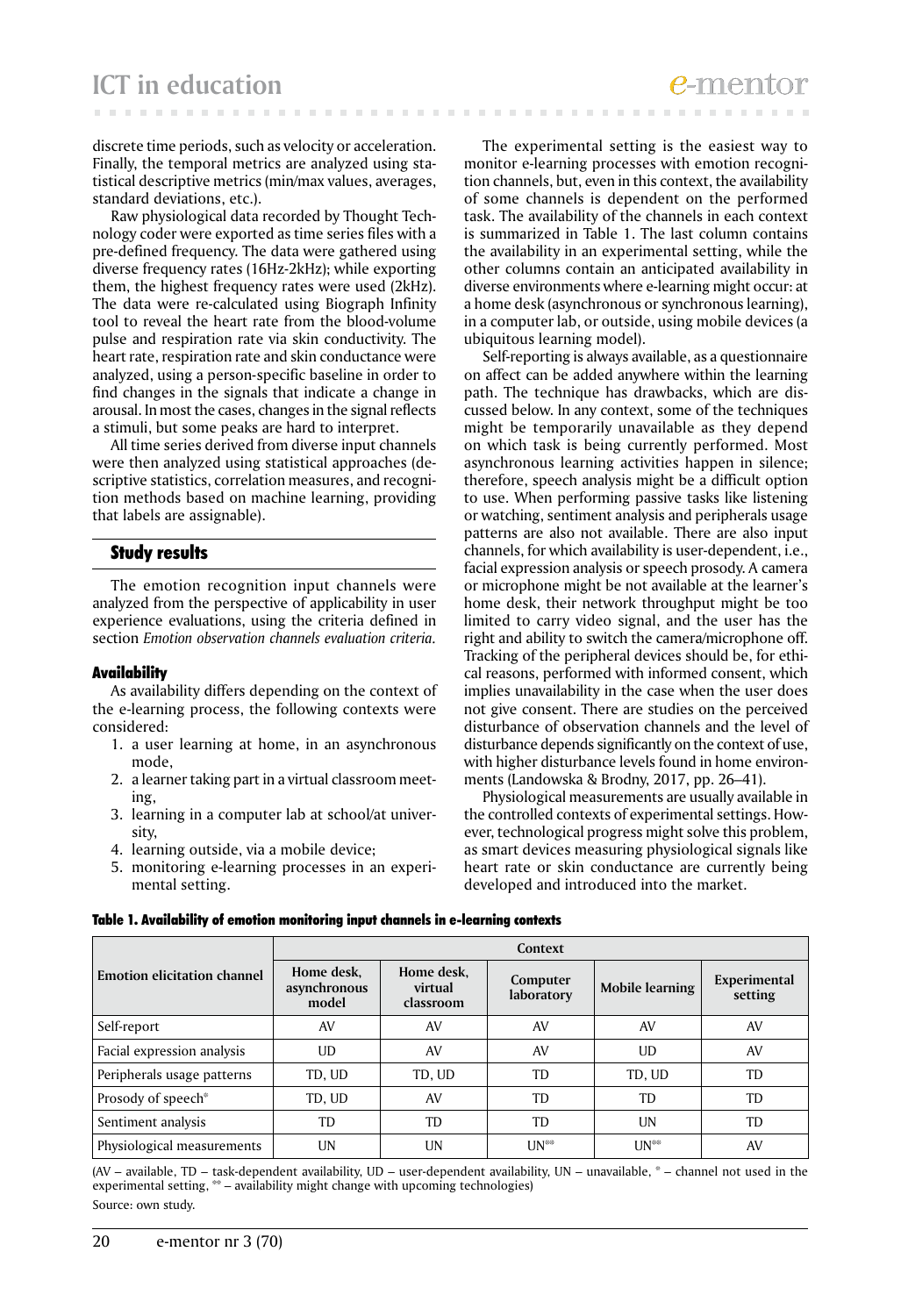In the experiments performed and reported in this study, the following emotion elicitation techniques were used: self-report, facial expression analysis, peripheral usage patterns, sentiment analysis and physiological measurements. Speech prosody was not analyzed, as there was no task where voice communication was employed.

While considering emotion elicitation techniques for a specific e-learning context, the availability of the observation channel is the first factor to consider. For example, in a design of the online educational game GraPM (Landowska & Miler, 2016, pp. 1631–1640), the only available emotion observation channel was the facial expression analysis. If more channels are available, other criteria may be considered.

## Robustness, compatibility, independence and convenience

All emotion elicitation channels are susceptible to some disturbance that limits the practical applicability in an e-learning context, even though a channel is available. Applicability was distilled into robustness, compatibility, independence and convenience criteria, as defined in section *Emotion observation channels evaluation criteria*. A summary of the techniques comparison is provided in Table 2, while justification for the scores, based on observations from the experiments, follows.

**Robustness to disturbance** is high for self-report only – there are few sociological phenomena that might influence self-reported emotional states; however, for most e-learning contexts, the self-report is robust against disturbance. For the video channel, robustness is relatively low, as the channel suffers from insufficient or uneven illumination conditions and face occlusions (facial hair, atypical haircuts, glasses, or even a hand near the face), which are typical conditions for a user learning at home. In the first experiment, emotion recognition from facial expressions was available on average 77% of the time (measured by the number of frames for which emotion recognition was available against the total number of frames), with variations among users from 42% to 100% availability. In the second experiment, the average availability reached 89% of the time, with variation among participants from 59% to 99% of the time. In

the third experiment, the availability was higher with an average of 84% of the time and variability of 43–98% (depending on the user). The availability was enhanced with the use of two cameras in the third experiment and four cameras in the second experiment.

Peripheral usage patterns, which were used as an emotion elicitation technique in the third experiment, were significantly task-dependent. They might be used for comparing emotional states within the same task; however, comparison among tasks is difficult. As both mouse movements and keystrokes are analyzed, the recognition results suffer from the temporal unavailability of one of the input types. In the first experiment, which was based on a game, keyboard data were unavailable, as users mainly used the mouse for controlling the game. In the second experiment, which was based on a Moodle course, the passive activities (watching and listening) did not provide any keyboard/mouse entries, whereas the active parts of the course mainly provided mouse patterns. Due to the missing keyboard entries, the analysis of peripheral usage patterns was limited. Moreover, another complication might be imposed, while using this type of analysis at a learner's home desk – the patterns are dependent on keyboard and mouse types, and therefore comparability among participants might be limited.

Sentiment analysis is available for text-based tasks. However, only free-text inputs should be analyzed, as topical answers rarely reveal sentiment. In the third experiment, the user was periodically asked to input an opinion into a text field of a certain length and the results were inconclusive. Spontaneous entries, for example in online forums, might reveal more information on sentiment.

Physiological measurements, which were used in the first and second experiments, are easily disturbed, as most of the sensors are located on the fingers, sometimes even on the finger tips. In an e-learning context, the learner is using a computer or another device, which operated by hand; therefore, typing and hand gestures introduce significant disturbance to measuring physiological signals.

**Compatibility** represents a factor of match between the emotional states under investigation and the emotional states usually provided by emotion recognition tools. If state of flow is to be detected, no emotion elici-

Table 2. Emotion monitoring input channels in e-learning contexts – comparison (high–medium–low scale was used with the higher value indicating better applicability in an e-learning context)

| <b>Emotion exploration</b><br>technique | <b>Robustness</b><br>to disturbances | Compatibility<br>with e-learning | Independence<br>on human will | Convenience<br>in e-learning |
|-----------------------------------------|--------------------------------------|----------------------------------|-------------------------------|------------------------------|
| Self-report                             | High                                 | Medium                           | Low                           | Medium                       |
| Facial expression analysis              | Low                                  | Low                              | Medium                        | High                         |
| Peripherals usage patterns              | Medium                               | Medium                           | High                          | High                         |
| Speech prosody*                         | Low                                  | High                             | High                          | Medium                       |
| Sentiment analysis                      | Medium                               | Medium                           | Low                           | High                         |
| Physiological measurements              | Low                                  | High                             | High                          | Low                          |

Source: own study.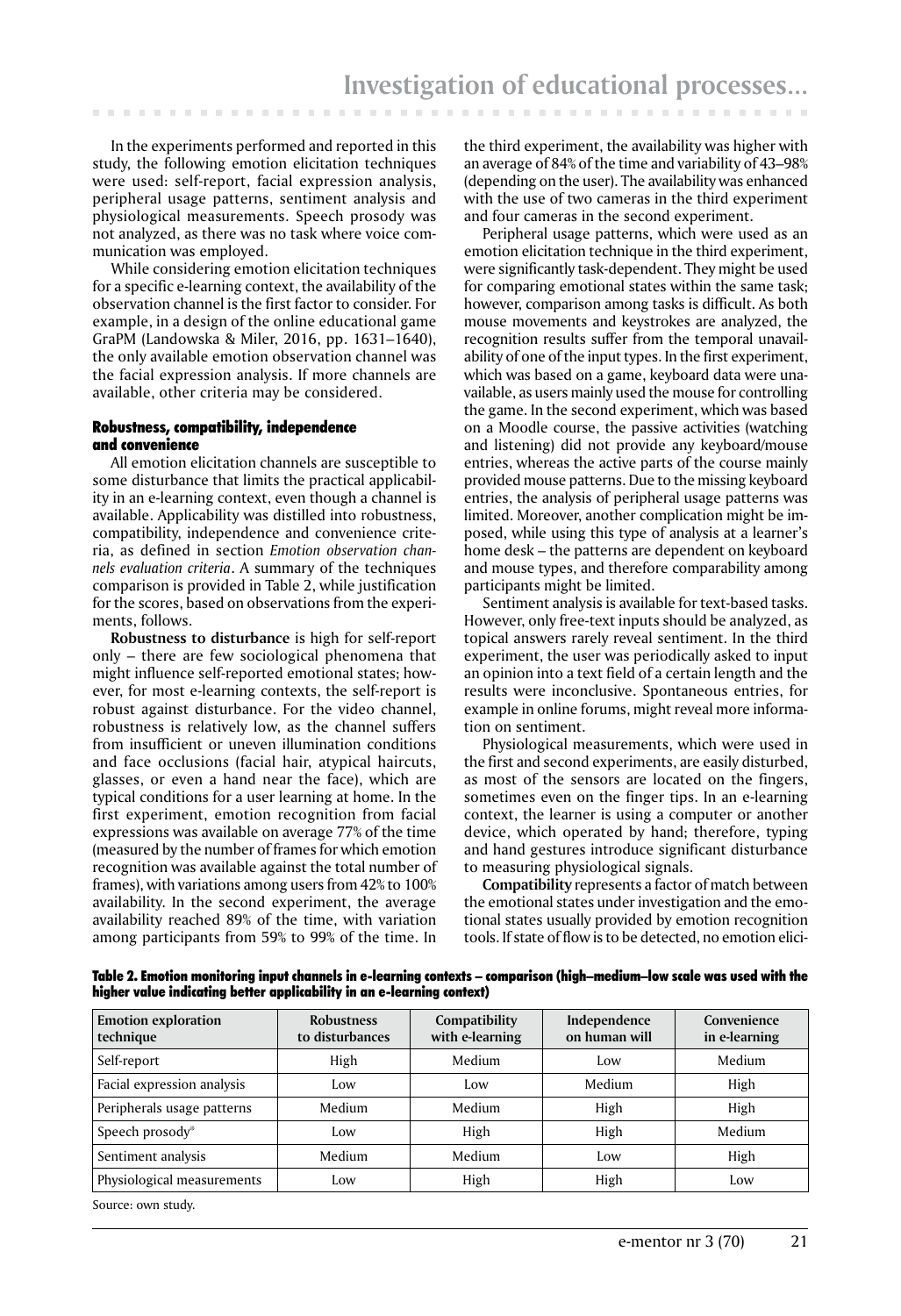tation technique can directly provide such an output. Some of the input channels might reveal information about arousal (physiology, prosody), which might be a good differentiator between boredom and frustration. Some information on arousal might be derived from peripheral usage pattern and sentiment analysis. The boredom and frustration states might be also asked directly in a self-report. Well-established questionnaires for emotion retrieval (e.g., the Self-Assessment Manikin [Bailenson et al., 2008, pp. 303–317]) or adjective lists (Strapparava & Valitutti, 2004, pp. 1083–1086) are only partially transferrable to a boredom-frustration model. Emotion recognition from facial expression analysis is usually based on the FACS model and provides output as a combination of six basic emotions (joy, anger, disgust, sadness, surprise, and fear) and a neutral state. The emotion representation model is incompatible with the one required in e-learning, as it is hard to represent boredom with Ekman's six basic emotions. In the experiments, facial expression analysis was used, but a mapping to valence-arousal model had to be applied, adding an additional factor of mapping accuracy to overall uncertainty about the recognized emotional state.

**Independence** on human will is another factor that should be taken into account when choosing an emotion elicitation technique. People behave differently when they know they are being observed, and that fact might influence the emotion elicitation results. The channels that are highly controllable by humans include self-reported states and textual inputs. Facial expressions are to some extent controlled and might be intentionally falsified. The channels that are hard to control by an individual include physiological measurements, prosody, and peripheral usage patterns. If an emotion elicitation channel is susceptible to intentional or unintentional falsification, an advisable approach, which was applied in the experiments, is to use more than one observation channel, including the ones that are less dependent on human will.

Last but not least, the **convenience** factor measures the influence of emotion recognition application on e-learning processes. Some emotion recognition techniques blend naturally into an e-learning environment, especially when using a computer setting: peripheral usage patterns, facial expression analysis and sentiment analysis are among the most convenient approaches. A word of warning must be given about the self-report, which is only partially natural and might interrupt a state of flow, if timing is not carefully considered. Imagine any system asking for an emotional state every minute – the focus and concentration on an educational task would be constantly interrupted. On the other hand, if an emotional state is reported in large time intervals (e.g., once every few hours), it might not reflect the emotions occurring during the entire period, just last (best remembered) time. In our experiments, emotions were reported after each task, and the interval depended on task duration as well as user efficiency. As a result, the time interval between consecutive self-reports varied from 5 minutes to over an hour.

This limitation is hard to overcome in an e-learning context and priority should be given to educational task efficiency over emotion elicitation precision.

For virtual classrooms (synchronous learning using an audio channel), prosody analysis might be convenient. Physiological measurements are usually incompatible with the e-learning process of using a computer, as sensors might disturb the user while they operate a keyboard, mouse or touch screen.

# Summary of lessons learned and discussion

The results of the experiment analysis are summarized with the following statements:

- Multiple observation channels can be used in monitoring e-learning processes: self-reported states, facial expression analysis, peripheral usage patterns, prosody, sentiment analysis, and physiological measurements; the main criteria remains availability in a specific setting.
- There is no best method for emotion elicitation in an e-learning context. The channels that are available have other drawbacks (e.g., limited robustness to disturbance, or low compatibility of the output model of emotions).
- The availability of input channels that can be used in emotion recognition is often limited and also task- and user-dependent.
- The choice of observation channels for monitoring e-learning processes should be based on following criteria: tasks to be performed, setting for observation (available equipment), required additional consent for affect recognition, and robustness to disturbance.
- The self-report, although always available, is the most subjective channel and should be supported with another observation channel for credibility.
- Priority should be given to the efficiency of the e-learning process and not to monitoring activities. Therefore, the observation should be as unobtrusive as possible, making convenience an important matter to consider.

Based on our experience, it is possible to monitor educational processes with affective computing methods. This study revealed the advantages and disadvantages of emotion observation channels from the perspective of their usefulness in monitoring educational processes. A practical implication of the study is that the selection of observation channels should be tailored to what is needed (what processes are monitored, what emotions are fostering or suppressive), what channels are available (whether the availability depends on the user and task) and whether observation will affect the observed process (this factor is often overlooked in planning). An analysis of the literature shows that a single channel of observation is usually used, without much reflection on its limitations. Having a tool for analyzing emotions from facial expressions does not mean that the data received from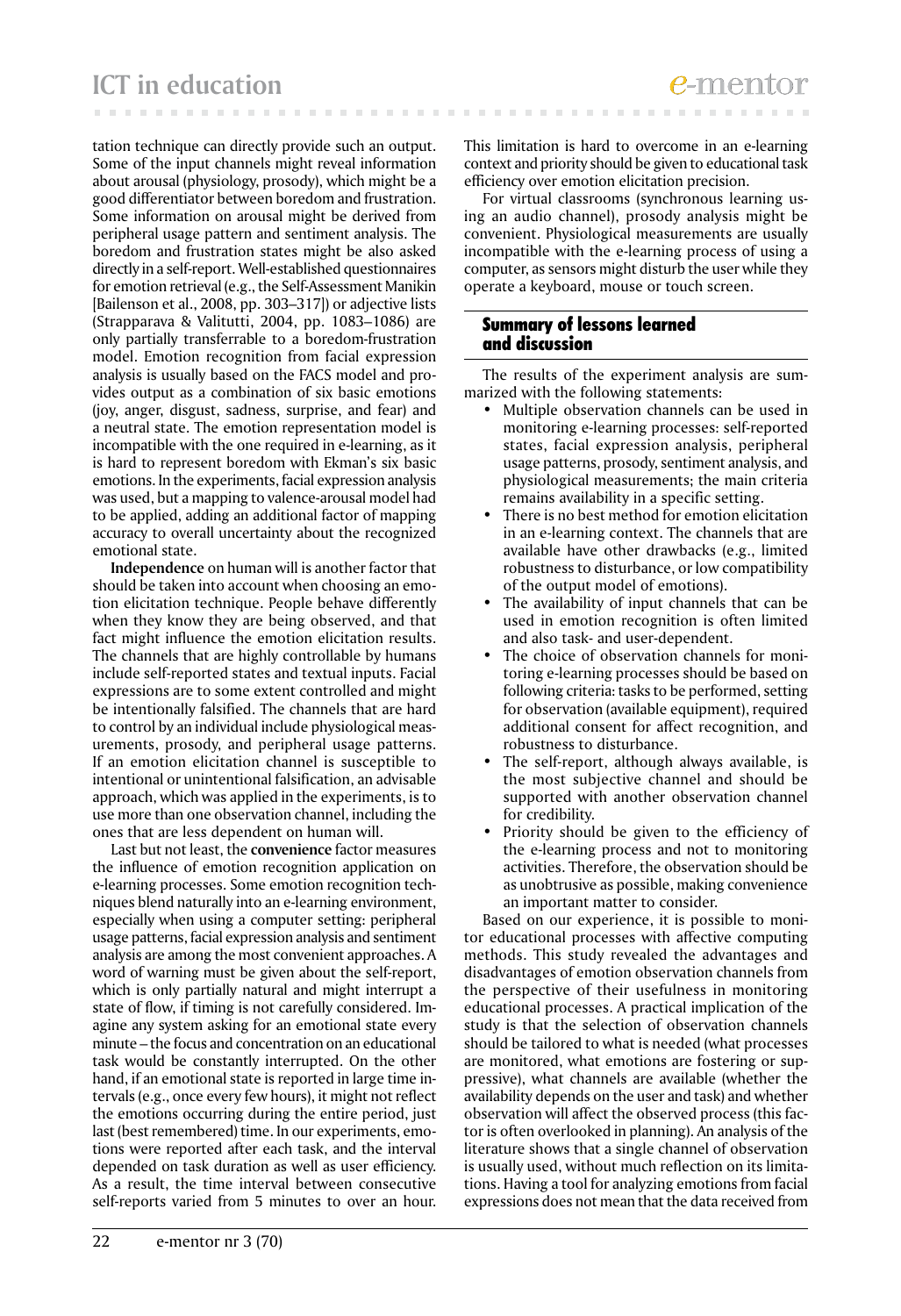it will be valuable for the purpose of the study. While applying automatic emotion recognition in e-learning, one must be aware of the limitations of the methods that are currently available.

. . . . . . .

We are aware of the fact that the presented study has some drawbacks. The experiments are not reported in detail, as two of them were previously reported (Landowska & Miler, 2016; Landowska, Brodny, & Wróbel, 2017), although in different context. This paper summarizes the lessons learned while applying automatic emotion recognition to monitoring e-learning processes, rather than reporting detailed data. The assignment of labels related to certain criteria (apart from robustness) is subjective and based on our experience. Moreover, not all observation channels were applied in all three experiments – e.g., prosody was not used, as there was no speaking activity within the educational process being monitored. The channel has been included in the analysis, as it might be used; however, the criteria for that channel were evaluated by anticipation rather than experimental results.

# Conclusion

Teachers know well that emotions are a crucial component of successful education. There are learners who, despite high intelligence and potential, fail in accomplishing their learning activities. Goleman (2006) proposed the term 'emotional intelligence' to name a phenomena of affect influence on human effectiveness in life. Self-sustainability and motivation play a crucial role in accomplishing e-learning activities. The presented experiments allowed us to apply multiple observation channels in monitoring affect during e-learning activities. An affective analysis of a learning process might be used in observing the quality of educational design in systems and resources. Moreover, online analysis, provided to an online tutor might help him or her to address the fluctuation of motivation and concentration in learners. The emotion recognition techniques are applicable to e-learning; however one should be aware of the limitations of these techniques. We are planning more experiments to monitor synchronous activities.

#### Acknowledgements

The authors thank Dominika Makowiecka and Michał Wróbel, who helped in conducting the experiments. This study is supported in part by the Polish-Norwegian Financial Mechanism Small Grant Scheme under the contract no. Pol-Nor/209260/108/2015 and by DS Funds of ETI Faculty, Gdansk University of Technology.

#### References

Ang, J., Dhillon, R., Krupski, A., Shriberg, E., & Stolcke, A. (2002). Prosody-based automatic detection of annoyance and frustration in human-computer dialog. *Proceedings of the 7th International Conference on Spoken Language Processing (ICSLP 2002),* 2037–2040.

Bailenson, J.N., Pontikakis, E.D., Mauss, I.B., Gross, J.J., Jabon, M.E., Hutcherson, C.A.C, & John, O. (2008). Realtime classification of evoked emotions using facial feature tracking and physiological responses. *International Journal of Human-Computer Studies*, *66*(5), 303–317. http://dx.doi. org/10.1016/j.ijhcs.2007.10.011

Baker, R.S.J. d. (2007). Modeling and understanding students' off-task behavior in intelligent tutoring systems. *Proceedings of the SIGCHI Conference on Human Factors in Computing Systems*, 1059.

Ben Ammar, M., Neji, M., Alimi, A.M., & Gouardères, G. (2010). The affective tutoring system. *Expert Systems with Applications*, *37*(4), 3013–3023. http://dx.doi.org/10.1016/ j.eswa.2009.09.031

Bessière, K., Newhagen, J.E., Robinson, J.P., & Shneiderman, B. (2006). A model for computer frustration: The role of instrumental and dispositional factors on incident, session, and post-session frustration and mood. *Computers in Human Behavior*, *22*(6), 941–961.

Binali, H., Wu, C., & Potdar, V. (2009), A new significant area: Emotion detection in e-learning using opinion mining techniques. *3rd IEEE International Conference on Digital Ecosystems and Technologies*, 259–264. http://dx.doi. org/10.1109/DEST.2009.5276726

Binali, H., Wu, C., & Potdar, V. (2010). Computational approaches for emotion detection in text. 4th IEEE International Conference on Digital Ecosystems and Technologies – IEEE DEST, 172–177.

Boehner, K., Depaula, R., Dourish, P., & Sengers, P. (2007). How emotion is made and measured. *International Journal of Human-Computer Studies*, *65*(4), 275–291. http:// dx.doi.org/10.1016/j.ijhcs.2006.11.016

Elliott, C., Rickel, J., & Lester, J.C. (1999). Lifelike pedagogical agents and affective computing: An exploratory synthesis. Lecture notes on artificial intelligence*. Artificial Intelligence Today*, *1600*, 195–211.

Goleman, D. (2006). *Emotional intelligence*. USA: Bantam.

Gunes, H., & Schuller, B. (2013). Categorical and dimensional affect analysis in continuous input: Current trends and future directions. *Image and Vision Computing*, *31*(2), 120–136. http://dx.doi.org/10.1016/ j.imavis.2012.06.016

Hone, K. (2006). Empathic agents to reduce user frustration: The effects of varying agent characteristics. *Interacting with Computers 18*(2), 227–245. http://dx.doi. org/10.1016/j.intcom.2005.05.003

Hudlicka, E. (2003). To feel or not to feel: The role of affect in human-computer interaction. *The International Journal of Human-Computer Studies*, *59*(1–2), 1–32. http:// dx.doi.org/10.1016/S1071-5819(03)00047-8

Kapoor, A., Mota, S., & Picard, R.W. (2001). Towards a learning companion that recognizes affect. *Association for Advancement of Artificial Intelligence Fall Symposium*, *543*, 2–4.

Kołakowska, A. (2013). A review of emotion recognition methods based on keystroke dynamics and mouse movements*. 6th International Conference on Human System Interactions.* http://dx.doi.org/10.1109/HSI.2013.6577879

Landowska, A. (2013). Affective computing and affective learning – methods, tools and prospects. *EduAkcja. Magazyn edukacji elektronicznej*, *1*(5), 16–31.

Landowska, A. (2015a). Emotion monitor – Concept, construction and lessons learned. *Proceedings of the 2015 Federated Conference on Computer Science and Information Systems, FedCSIS 2015*, 75–80.